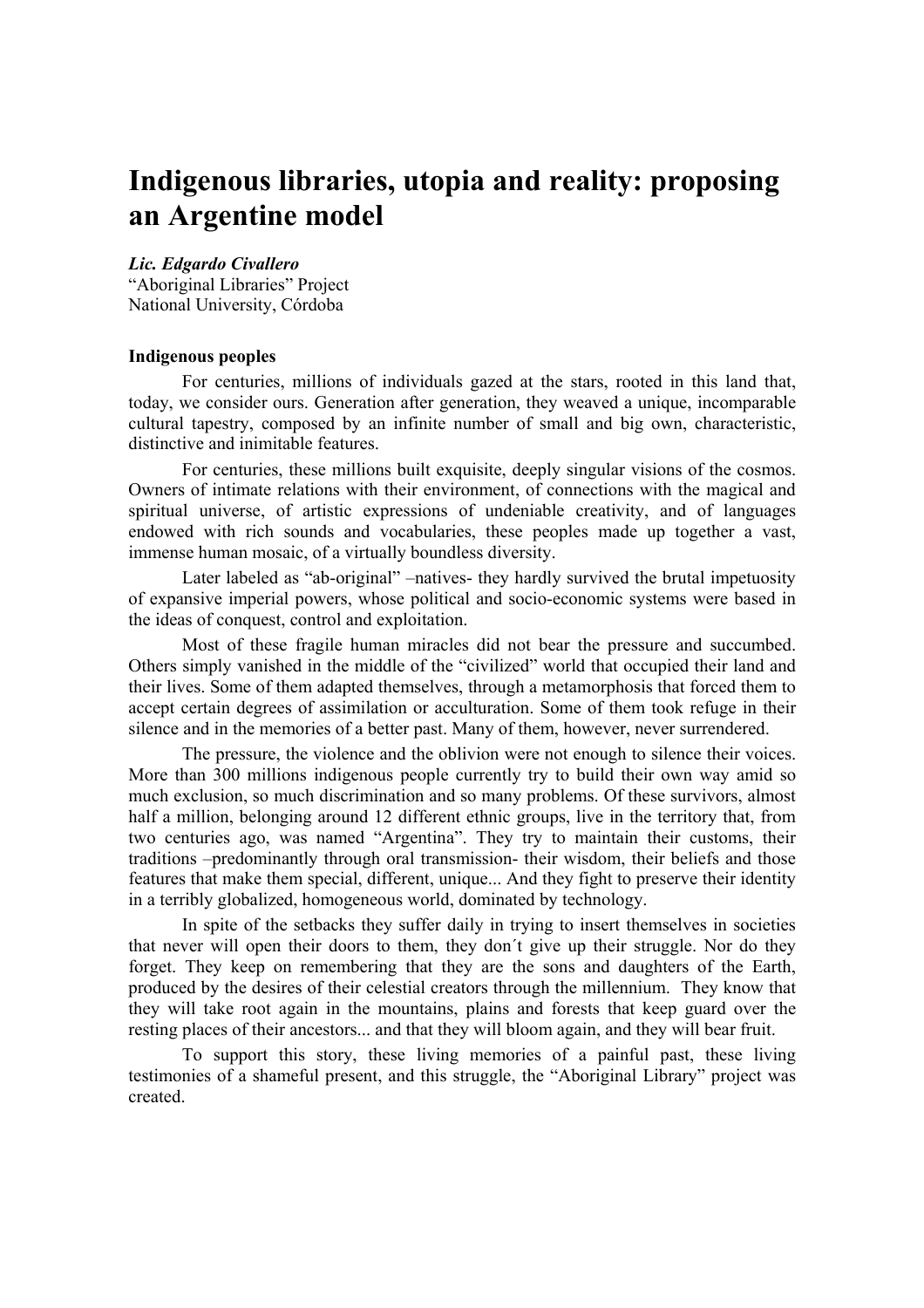### **Aboriginal Libraries**

The project starts from a set of ideas which form part of the new trend of Library and Information Sciences: *progressive librarianship*. This movement supports and encourages the free access to information, the respect of the typical cultural structures of each community, the use of imagination in the management of resources, the denial of established and accepted models of service, and the spread of the knowledge to achieve a well-balanced and egalitarian development of human societies.

Using a complete interdisciplinary theoretical frame (anthopology, sociology, law, education sciences, linguistics...) and employing *action research* (with the contribution of social research techniques such as *thick description*), this project proposes the construction, implementation and evaluation of library models specifically designed to meet the needs of indigenous users, respecting their cultural features and considering their resources, their reality, their times and their cultural traits.

"Aboriginal Libraries" is developed in the heart of the community, as a grass-roots project, encouraging the full and continuous involvement, decision and assessment of the final users. It intends to become an institution managed by the group itself, without further intervention or outside influence. It aims at allowing the recovery of ancestral languages and knowledge, the revitalization of current cultural expressions and practices, literacy, the participation of socially excluded sectors (such as women and the elders), the appropriation of strategic wisdom (health and care, nutrition, resource management, law and human rights...) from indigenous points of view, and the introduction of non-native cultural elements (alphabet, books, computing) from a bilingual and intercultural frame.

In order to fulfill these objectives, the library becomes a ductile, versatile organization, adaptable to the living conditions of the community, and to their requests. Those responsible in the information unit, in collaboration with the human group which they serve, must analyze and recognize the features of the group, their space, their resources, their social, cultural and educational situation, their searches, their desires and their needs. The *thick description* and the *life histories* are useful and suitable tools for this task, because they generate the richest reports on the quality of life and the socio-cultural traits of any people. In fact, they contribute with data that are hidden from the quantitative tools (statistics). The use of the latter could compliment the work with some basic numbers.

Human details –especially those refered to beliefs, cosmic visions or idiosincracies of communities- must be deeply considererd in this stage of the previous evaluation: the outcomes of this process will express what is expected from the library, what kind of users will frequent it (or not) and what human and material elements are considered for the implementation of the services.

From these data, a model of the information unit can be designed, always in collaboration with the community. This model will be subjected to a continuous evaluation and improvement. Collection and services must support strongly the oral culture, the native languages (bilingual education), the intercultural exchanges, the role of the women and the elders in the transmission of the information, the channels through which information moves and is expressed inside the group, the acquisition of new knowledges, the rescue of their history and traditions, and the appropriation of the library as an space for development, discussion and recuperation of identity.